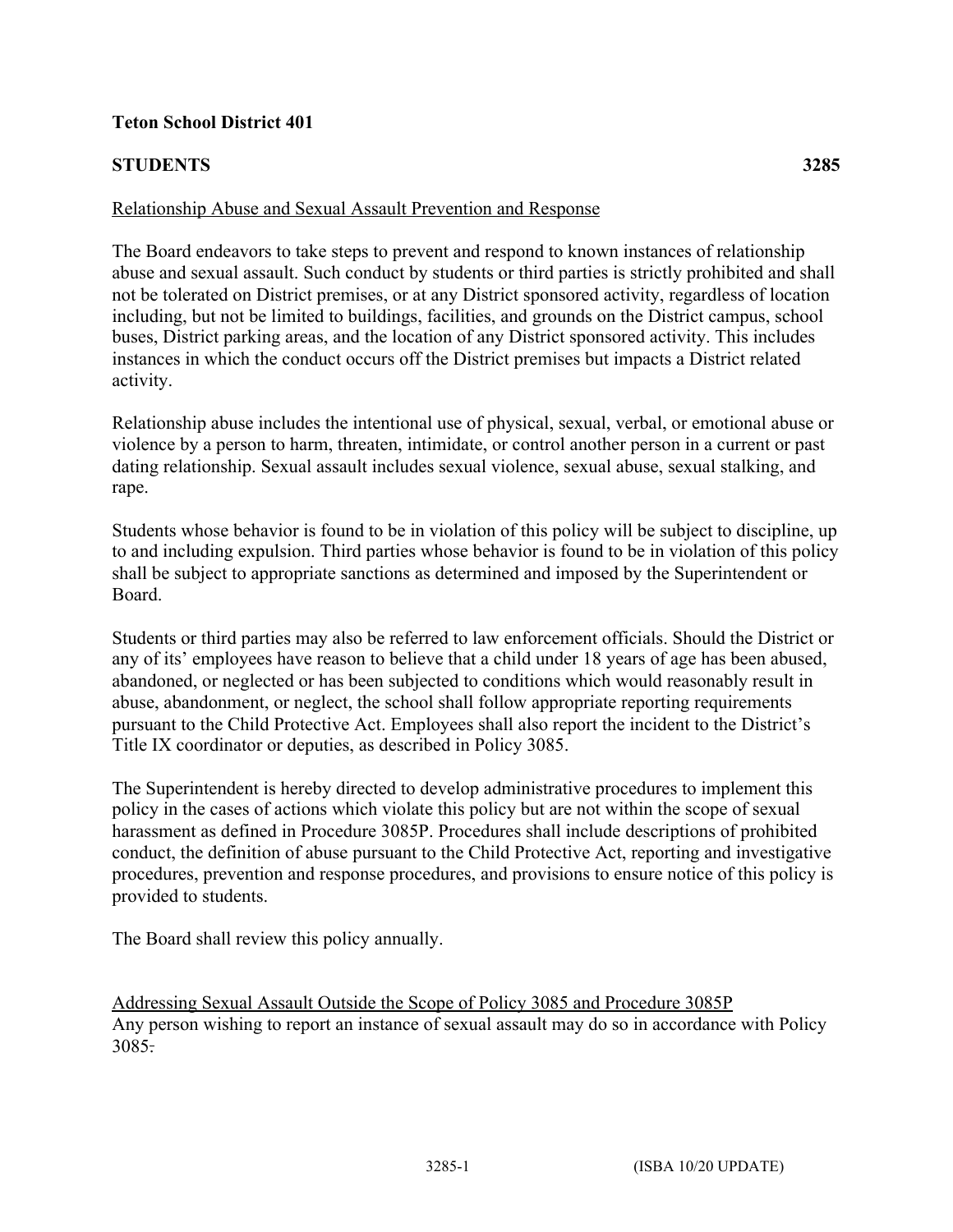If the Title IX Coordinator determines the instance of sexual assault does not fall within the scope of Procedure 3085P to address, it may be addressed through this policy. The District shall maintain the confidentiality of the student, as far as possible, and may notify the student of what information may need to be disclosed in the course of the investigation, to whom, and why. The District shall take steps to prevent retaliation against a student who files a complaint regarding sexual assault. The District shall immediately act to remediate the situation, without waiting for the completion of the investigation, and shall notify the student of any services available to assist him or her

Such remediation during or following an investigation may include:

- 1. Providing an effective escort to ensure the complainant can move safely between classes and activities;
- 2. Ensuring that the complainant and the perpetrator or alleged perpetrator do not share classes, extracurricular activities, or a school;
- 3. Provision of victim services such as medical, counseling, and academic support services;
- 4. Arranging for the complainant to have extra time to complete or retake a class without academic penalty;
- 5. Disciplinary action against the perpetrator;
- 6. Counseling for the perpetrator;
- 7. Conducting training with a group of students if, for example, the sexual violence created a hostile environment within a particular grade level or on a sports team;
- 8. Ensuring the school has access to a counselor trained to assist victims of sexual violence;
- 9. Training employees on how to handle reports of sexual violence;
- 10. Informing students about the problem of sexual violence and how to seek assistance;
- 11. Conducting bystander intervention and sexual assault prevention programs with students;
- 12. Issuing official statements that the District will not tolerate and will respond to any incidents of sexual violence; and
- 13. Assessing the school climate to determine whether the campus is free of sexual violence and determining what steps should be taken to address any problems.

Following the investigation, to the extent possible and not in violation of any applicable law, the complainant shall be notified of the outcome of the complaint, including whether the investigation determined that the alleged conduct occurred, remedies being offered to the complainant, any sanctions imposed on the perpetrator that directly relate to the complainant, and any other steps taken to eliminate the hostile environment or prevent recurrence.

| Cross Reference:  | 3085<br>3085P                                          | Sexual Harassment, Discrimination and<br><b>Retaliation Policy</b><br>Title IX Sexual Harassment Grievance<br>Procedure, Requirements and Definitions |
|-------------------|--------------------------------------------------------|-------------------------------------------------------------------------------------------------------------------------------------------------------|
| Legal References: | I.C. $§$ 16-1601, <i>et seq.</i><br>IDAPA 08.02.03.160 | Child Protective Act<br>Safe Environment and Discipline                                                                                               |